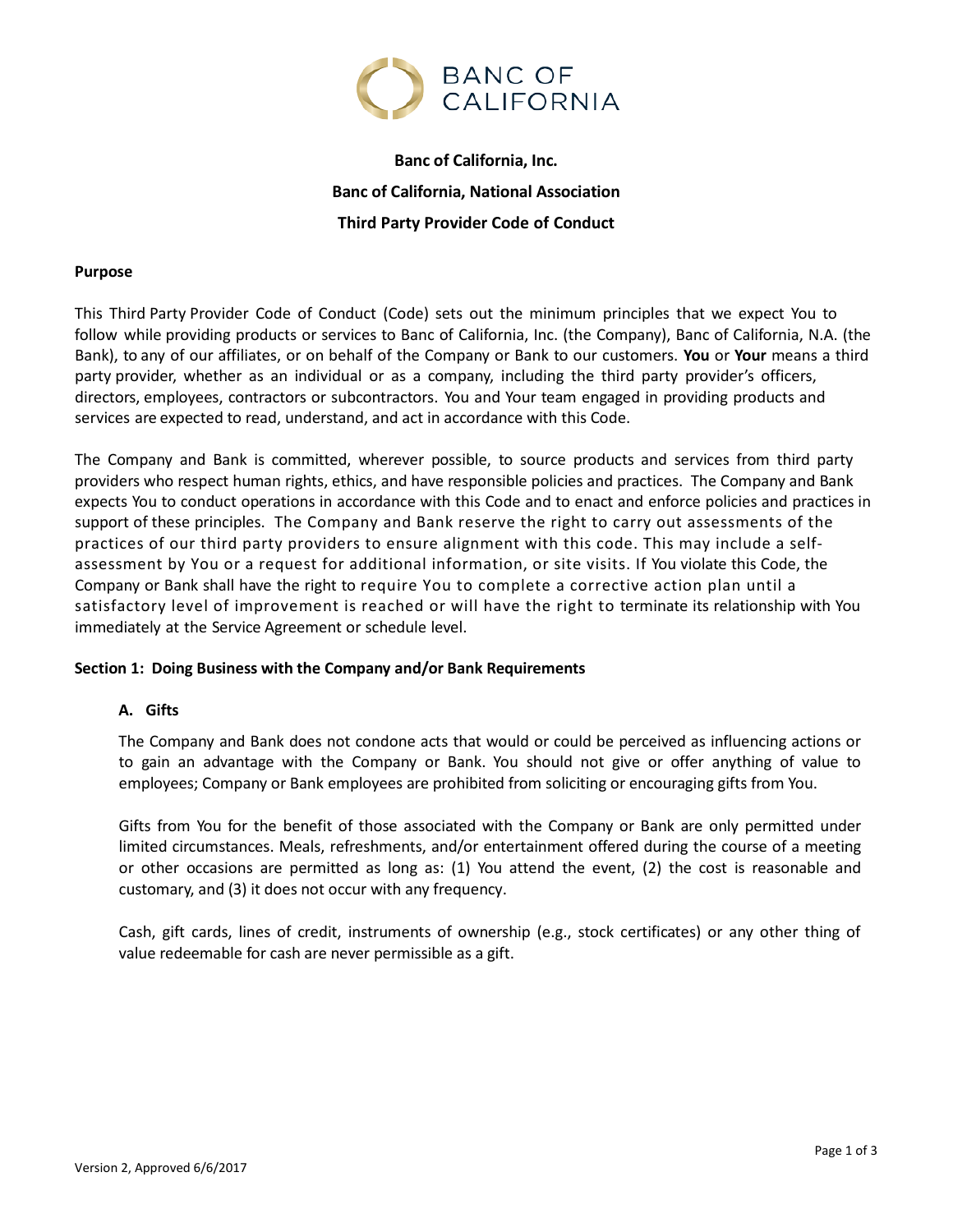

## **B. Conflicts of Interest**

You must exercise reasonable care and diligence to prevent any actions or conditions that could result in a conflict of interest. If a conflict of interest exists, You must notify your Company or Bank Business Contact. A "conflict" means any situation where Your interests may conflict, or be perceived to conflict, with the interests of the Company or Bank.

## **C. Political Activities and Lobbying**

You will not make any political contributions or present any gifts in the name of the Company or Bank to any candidate for public office or elected officials, and You will ensure that any recipient of Your own political contributions (including any affiliated political action committees) does not represent an endorsement from the Company or Bank. Unless given prior written approval, You may not undertake activities on the Company or Bank's behalf that would require registration as a lobbyist.

## **Section 2: Your Commitments to Company, Bank and Third Parties**

## **A. Privacy; Confidential Information**

To protect the Company or Bank's confidential information, You shall use the same care and precaution as You would in protecting Your own highly confidential, proprietary information and trade secrets. It is the policy of the Company and Bank that You adhere to all appropriate data security laws and regulations and ensure customer information is held in the strictest confidence in compliance with data security laws and regulations.

## **B. Honesty, Fair Dealing and Bribery, and Anticorruption**

You will always endeavor to deal fairly, in good faith and in a non-discriminatory manner with Company and Bank customers, suppliers, competitors, business partners, regulators, and employees. You are not to make any facilitation payments to influence or to obtain any advantage for the Company or Bank.

The Company and Bank does not tolerate bribery or corruption in any form. You will not give, or offer anything of value to anyone, whether a government official or corporate representative, to influence actions or to obtain an improper advantage for the Company, Bank, itself or any third party.

## **C. Compensation and Working Hours & Conditions**

You are required to comply with all applicable wage and hour labor laws and regulations governing employee compensation, reimbursements, taxes and working hours.

## **D. Health and Safety**

You are required to provide a non-violent and safe work environment, free of threats, intimidation and physical harm, which also supports accident prevention and minimizes exposure to health risks. You are required to comply with all applicable safety and health laws and regulations in the jurisdictions in which You operate.